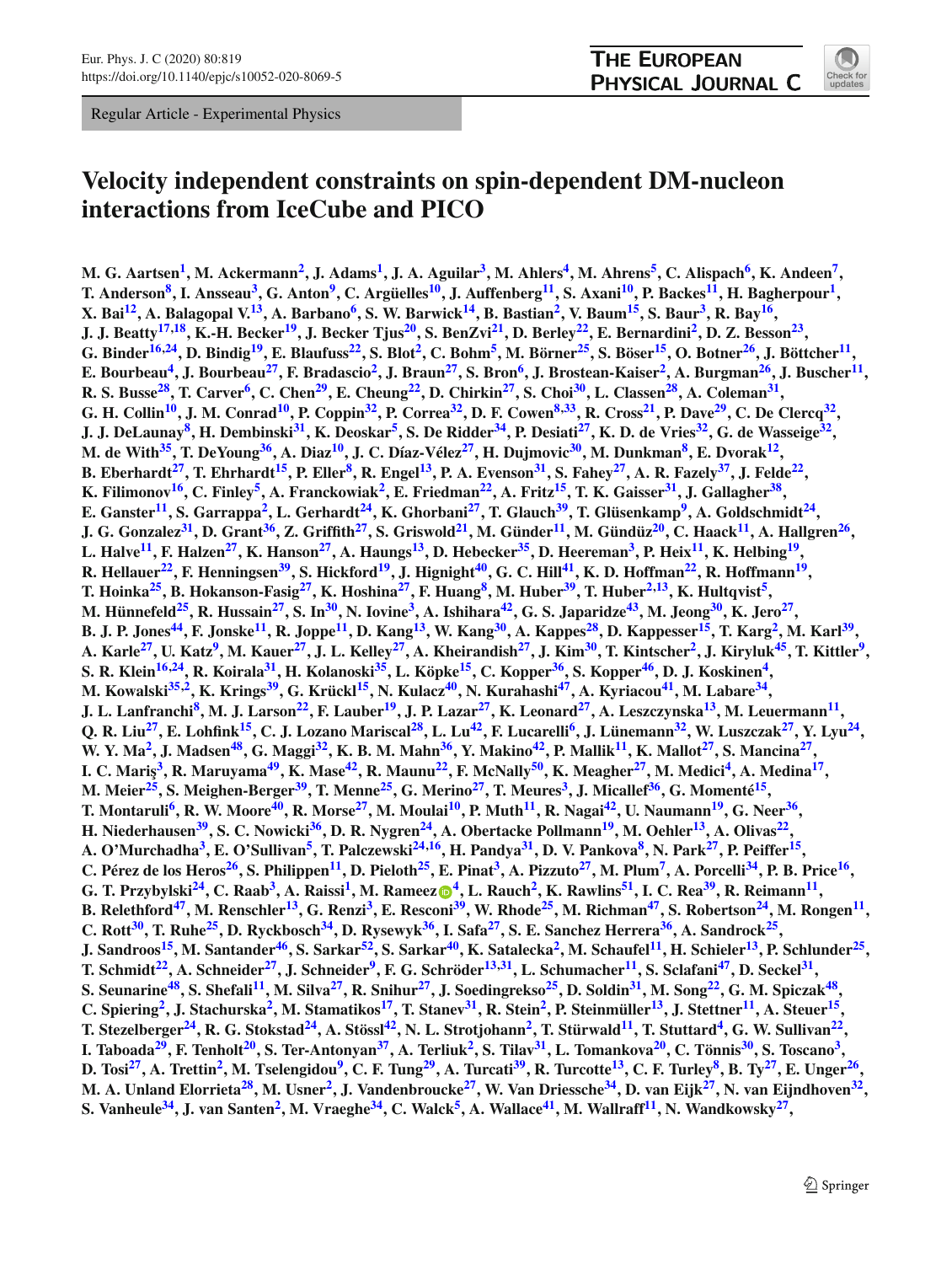T. B. Watson<sup>44</sup>, C. Weaver<sup>40</sup>, A. Weindl<sup>13</sup>, M. J. Weiss<sup>8</sup>, J. Weldert<sup>15</sup>, C. Wendt<sup>27</sup>, J. Werthebach<sup>27</sup>, B. J. Whelan<sup>41</sup>, **N. Whitehorn[53,](#page-2-1) K. Wieb[e15,](#page-1-13) C. H. Wiebusc[h11,](#page-1-9) L. Will[e27,](#page-1-25) D. R. William[s46,](#page-1-44) L. Will[s47,](#page-1-45) M. Wol[f39,](#page-1-37) J. Woo[d27,](#page-1-25)** T. R. Wood<sup>40</sup>, K. Woschnagg<sup>16</sup>, G. Wrede<sup>9</sup>, D. L. Xu<sup>27</sup>, X. W. Xu<sup>37</sup>, Y. Xu<sup>45</sup>, J. P. Yanez<sup>40</sup>, G. Yodh<sup>14</sup>, S. Yoshida<sup>42</sup>, **T. Yuan[27,](#page-1-25) M. Zöcklei[n11,](#page-1-9) IceCube Collaboration**<sup>a</sup>**, C. Amole[54,](#page-2-2) M. Ardi[d55,](#page-2-3) I. J. Arnquis[t56,](#page-2-4) D. M. Asne[r56,](#page-2-4)** D. Baxter<sup>[57](#page-2-5),58</sup>, E. Behnke<sup>59</sup>, M. Bressler<sup>60</sup>, B. Broerman<sup>54</sup>, G. Cao<sup>54</sup>, C. J. Chen<sup>57</sup>, U. Chowdhury<sup>54</sup>, K. Clark<sup>54</sup>, **J. I. Colla[r58,](#page-2-6) P. S. Coope[r61,](#page-2-9) M. Crisle[r61](#page-2-9)[,56,](#page-2-4) G. Crowde[r54,](#page-2-2) N. A. Cruz-Venega[s62,](#page-2-10) C. E. Dah[l57](#page-2-5)[,61,](#page-2-9) M. Da[s63,](#page-2-11)** S. Fallows<sup>64</sup>, J. Farine<sup>65</sup>, I. Felis<sup>55</sup>, R. Filgas<sup>66</sup>, F. Girard<sup>65,67</sup>, G. Giroux<sup>54</sup>, J. Hall<sup>68</sup>, C. Hardy<sup>54</sup>, O. Harris<sup>69</sup>, E. W. Hoppe<sup>56</sup>, M. Jin<sup>57</sup>, L. Klopfenstein<sup>59</sup>, C. B. Krauss<sup>64</sup>, M. Laurin<sup>67</sup>, I. Lawson<sup>65,68</sup>, A. Leblanc<sup>65</sup>, I. Levine<sup>59</sup>, W. H. Lippincott<sup>61</sup>, F. Mamedov<sup>66</sup>, D. Maurya<sup>70</sup>, P. Mitra<sup>64</sup>, C. Moore<sup>54</sup>, T. Nania<sup>59</sup>, R. Neilson<sup>60</sup>, A. J. Noble<sup>54</sup>, P. Oedekerk<sup>59</sup>, A. Ortega<sup>58</sup>, M.-C. Piro<sup>64</sup>, A. Plante<sup>67</sup>, R. Podviyanuk<sup>65</sup>, S. Priya<sup>70</sup>, A. E. Robinson<sup>67</sup>, S. Sahoo<sup>63</sup>, **O.** Scallon<sup>65</sup>, S. Seth<sup>63</sup>, A. Sonnenschein<sup>61</sup>, N. Starinski<sup>67</sup>, I. Štekl<sup>66</sup>, T. Sullivan<sup>54</sup>, F. Tardif<sup>67</sup>, **E. Vázquez-Jáuregui[62](#page-2-10)[,65,](#page-2-13) N. Walkowsk[i59,](#page-2-7) U. Wichosk[i65,](#page-2-13) Y. Ya[n70,](#page-2-18) V. Zace[k67,](#page-2-15) J. Zhan[g57,](#page-2-5) PICO Collaboration**<sup>b</sup>

<span id="page-1-1"></span><span id="page-1-0"></span><sup>1</sup> Department of Physics and Astronomy, University of Canterbury, Private Bag 4800, Christchurch, New Zealand

- <span id="page-1-2"></span><sup>2</sup> DESY, 15738 Zeuthen, Germany
- <span id="page-1-3"></span><sup>3</sup> Science Faculty CP230, Université Libre de Bruxelles, 1050 Brussels, Belgium
- <span id="page-1-4"></span><sup>4</sup> Niels Bohr Institute, University of Copenhagen, 2100 Copenhagen, Denmark
- <span id="page-1-5"></span><sup>5</sup> Department of Physics, Oskar Klein Centre, Stockholm University, SE-10691 Stockholm, Sweden
- <sup>6</sup> Département de physique nucléaire et corpusculaire, Université de Genève, 1211 Geneva, Switzerland
- <span id="page-1-9"></span><span id="page-1-8"></span><span id="page-1-7"></span><span id="page-1-6"></span><sup>7</sup> Department of Physics, Marquette University, Milwaukee, WI 53201, USA
- <sup>8</sup> Department of Physics, Pennsylvania State University, University Park, PA 16802, USA
- <sup>9</sup> Erlangen Centre for Astroparticle Physics, Friedrich-Alexander-Universität Erlangen-Nürnberg, 91058 Erlangen, Germany<br><sup>10</sup> Department of Physics, Massachusetts Institute of Technology, Cambridge, MA 02139, USA<br><sup>11</sup> II
- <span id="page-1-11"></span><span id="page-1-10"></span>
- 
- 
- <span id="page-1-14"></span><span id="page-1-13"></span><span id="page-1-12"></span>
- 
- <span id="page-1-16"></span><span id="page-1-15"></span>
- <span id="page-1-17"></span>
- <sup>15</sup> Institute of Physics, University of Mainz, Staudinger Weg 7, 55099 Mainz, Germany<br><sup>16</sup> Department of Physics, University of California, Berkeley, CA 94720, USA<br><sup>17</sup> Department of Physics, Center for Cosmology and Ast
- <span id="page-1-18"></span>
- <span id="page-1-20"></span><span id="page-1-19"></span>
- <span id="page-1-21"></span>
- 
- <span id="page-1-23"></span><span id="page-1-22"></span>
- 
- 
- 
- <span id="page-1-28"></span><span id="page-1-27"></span><span id="page-1-26"></span><span id="page-1-25"></span><span id="page-1-24"></span>
- <sup>25</sup> Department of Physics, TU Dortmund University, 44221 Dortmund, Germany<br><sup>26</sup> Department of Physics and Astronomy, Uppsala University, Box 516, S-75120 Uppsala, Sweden<br><sup>27</sup> Department of Physics, Wisconsin IceCube Part
- 
- <span id="page-1-31"></span><span id="page-1-30"></span><span id="page-1-29"></span>
- 
- 
- 
- 
- <span id="page-1-35"></span><span id="page-1-34"></span><span id="page-1-33"></span><span id="page-1-32"></span>
- 
- <span id="page-1-37"></span><span id="page-1-36"></span>
- 
- 
- <span id="page-1-40"></span><span id="page-1-39"></span><span id="page-1-38"></span>
- 
- 
- 
- <span id="page-1-45"></span><span id="page-1-44"></span><span id="page-1-43"></span><span id="page-1-42"></span><span id="page-1-41"></span>
- <sup>35</sup> Institut für Physik, Humboldt-Universität zu Berlin, 12489 Berlin, Germany<br><sup>36</sup> Department of Physics and Astronomy, Michigan State University, East Lansing, MI 48824, USA<br><sup>37</sup> Department of Physics, Southern Universi
- <sup>45</sup> Department of Physics and Astronomy, Stony Brook University, Stony Brook, NY 11794-3800, USA <sup>46</sup> Department of Physics and Astronomy, University of Alabama, Tuscaloosa, AL 35487, USA <sup>47</sup> Department of Physics, Drex
- <span id="page-1-47"></span><span id="page-1-46"></span>
- 
- 
- <span id="page-1-49"></span><span id="page-1-48"></span>
- <sup>50</sup> Department of Physics, Mercer University, 31207-0001 Macon, GA, USA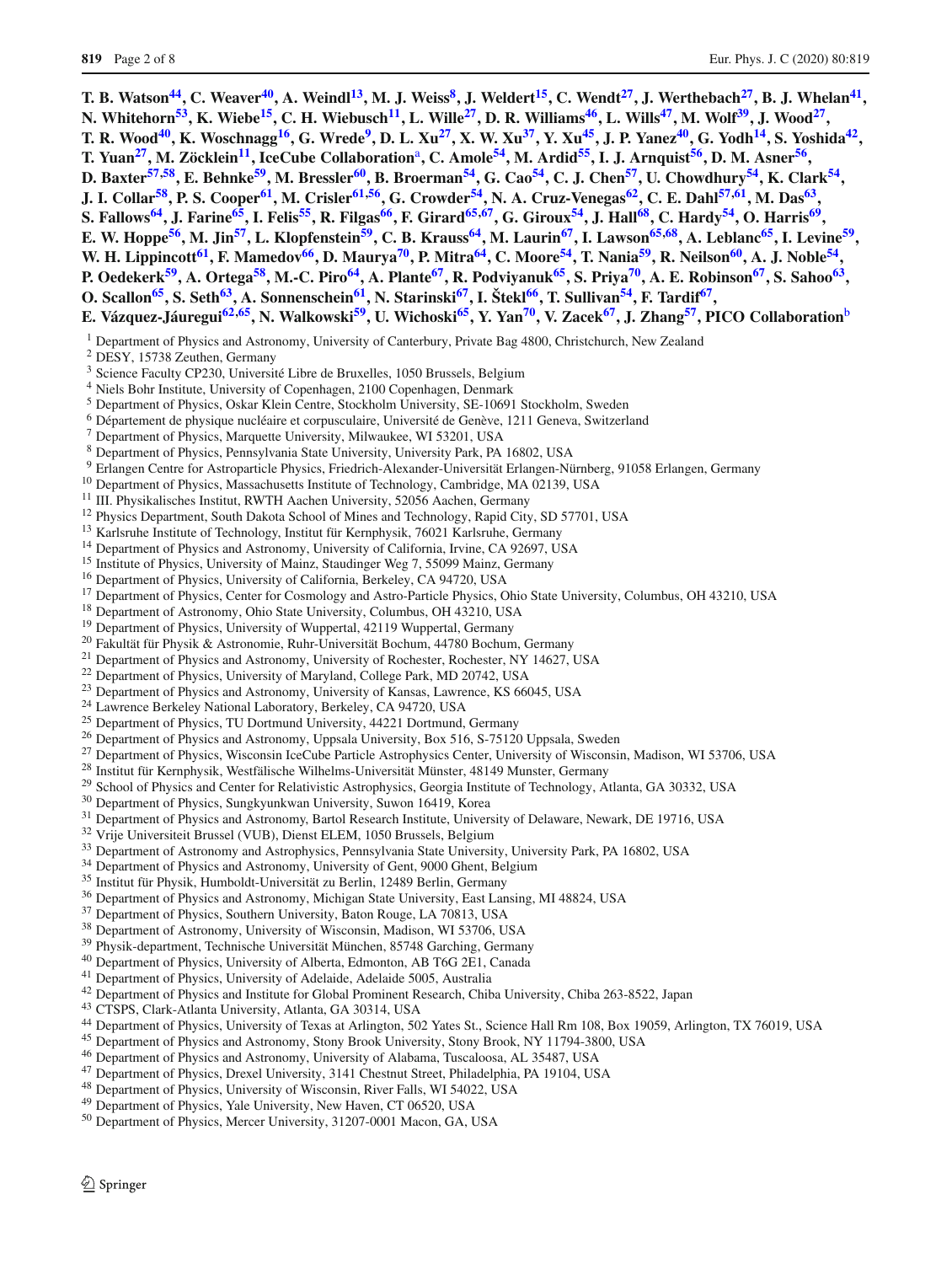- <sup>51</sup> Department of Physics and Astronomy, University of Alaska Anchorage, 3211 Providence Dr., Anchorage, AK 99508, USA
- <sup>52</sup> Department of Physics, University of Oxford, Parks Road, Oxford OX1 3PU, UK
- <sup>53</sup> Department of Physics and Astronomy, UCLA, Los Angeles, CA 90095, USA
- <sup>54</sup> Department of Physics, Queen's University, Kingston K7L 3N6, Canada
- <sup>55</sup> Departament de Física Aplicada, IGIC, Universitat Politècnica de València, 46730 Gandia, Spain
- <sup>56</sup> Pacific Northwest National Laboratory, Richland, Washington 99354, USA
- <sup>57</sup> Department of Physics and Astronomy, Northwestern University, Evanston, IL 60208, USA
- <sup>58</sup> Enrico Fermi Institute, KICP and Department of Physics, University of Chicago, Chicago, IL 60637, USA<br><sup>59</sup> Department of Physics, Indiana University South Bend, South Bend, IN 46634, USA
- 
- 
- 
- <sup>60</sup> Department of Physics, Drexel University, Philadelphia, PA 19104, USA<br>
<sup>61</sup> Fermi National Accelerator Laboratory, Batavia, IL 60510, USA<br>
<sup>62</sup> Instituto de Física, Universidad Nacional Autónoma de México, 01000 Mexi
- 
- 
- 
- <sup>66</sup> Institute of Experimental and Applied Physics, Czech Technical University in Prague, 12800 Prague, Czech Republic <sup>67</sup> Département de Physique, Université de Montréal, Montréal H3C 3J7, Canada<br><sup>68</sup> SNOLAB, Lively, ON
- 
- <span id="page-2-17"></span>
- 
- $^{70}$  Bio-Inspired Materials and Devices Laboratory (BMDL), Center for Energy Harvesting Material and Systems (CEHMS), Virginia Tech, Blacksburg, VA 24061, USA

Received: 31 July 2019 / Accepted: 22 May 2020 / Published online: 4 September 2020 © The Author(s) 2020

**Abstract** Adopting the Standard Halo Model (SHM) of an isotropic Maxwellian velocity distribution for dark matter (DM) particles in the Galaxy, the most stringent current constraints on their spin-dependent scattering cross-section with nucleons come from the IceCube neutrino observatory and the PICO-60  $C_3F_8$  superheated bubble chamber experiments. The former is sensitive to high energy neutrinos from the self-annihilation of DM particles captured in the Sun, while the latter looks for nuclear recoil events from DM scattering off nucleons. Although slower DM particles are more likely to be captured by the Sun, the faster ones are more likely to be detected by PICO. Recent N-body simulations suggest significant deviations from the SHM for the smooth halo component of the DM, while observations hint at a dominant fraction of the local DM being in substructures. We use the method of Ferrer et al. (JCAP 1509: 052, 2015) to exploit the complementarity between the two approaches and derive conservative constraints on DM-nucleon scattering. Our results constrain  $\sigma_{SD} \lesssim 3 \times 10^{-39} \text{cm}^2 \ (6 \times 10^{-38} \text{cm}^2)$ at  $\gtrsim$  90% C.L. for a DM particle of mass 1 TeV annihilating into  $\tau^+\tau^-$  (*bb*) with a local density of  $\rho_{DM} = 0.3 \text{ GeV/cm}^3$ . The constraints scale inversely with  $\rho_{DM}$  and are independent of the DM velocity distribution.

## <span id="page-2-18"></span><span id="page-2-16"></span><span id="page-2-15"></span><span id="page-2-14"></span><span id="page-2-13"></span><span id="page-2-12"></span><span id="page-2-11"></span><span id="page-2-10"></span><span id="page-2-9"></span><span id="page-2-8"></span><span id="page-2-7"></span><span id="page-2-6"></span><span id="page-2-5"></span><span id="page-2-4"></span><span id="page-2-3"></span><span id="page-2-2"></span><span id="page-2-1"></span><span id="page-2-0"></span>**1 Introduction**

Based on inferences from observations of gravitational effects, it has long been believed that a significant fraction of the Universe is made up of dark matter (DM) (see [\[2\]](#page-7-0)). However, very little is known about its properties and interactions. A weakly interacting massive particle (WIMP), whose relic abundance from a state of thermal equilibrium can make up DM has been the subject of considerable theoretical attention and experimental focus (see [\[3](#page-7-1)] for a comprehensive review).

Various complementary approaches have been pursued to detect the WIMPs that may constitute the DM halo of our Galaxy. Terrestrial direct detection (DD) experiments search for nuclear recoil events from the elastic scattering of WIMPs with the target nuclei of their detectors. Neutrino and gamma ray telescopes search for directional excesses over astrophysical backgrounds that may indicate the pair-annihilation of WIMPs, while collider searches look for the signatures of WIMPs being created in high-energy interactions of Standard Model particles.

Although the different search strategies have attained the sensitivity to probe the physically-motivated WIMP parameter space over the past few decades, they have failed to detect any signal. In the absence of a convincing detection, constraints have been derived on the interaction cross-sections of these hypothetical particles with Standard Model particles. Such an inference requires knowledge both of the density of DM  $\rho_{DM}$  and of its velocity distribution function (VDF)  $f(\vec{v})$ .

In the Standard Halo Model (SHM) [\[4\]](#page-7-2), the DM of the halo is a collisionless gas in hydrostatic equilibrium with the stars,

<sup>a</sup> Now at Brookhaven National Laboratory

<sup>b</sup> Now at Canadian Nuclear Laboratories

<sup>c</sup> Now at Argonne National Laboratory

<sup>d</sup> also at National Research Nuclear University, Moscow Engineering Physics Institute (MEPhI), Moscow 115409, Russia

<sup>a</sup> e-mail: [analysis@icecube.wisc.edu](mailto:analysis@icecube.wisc.edu)

b e-mail: [analysis@picoexperiment.com](mailto:analysis@picoexperiment.com)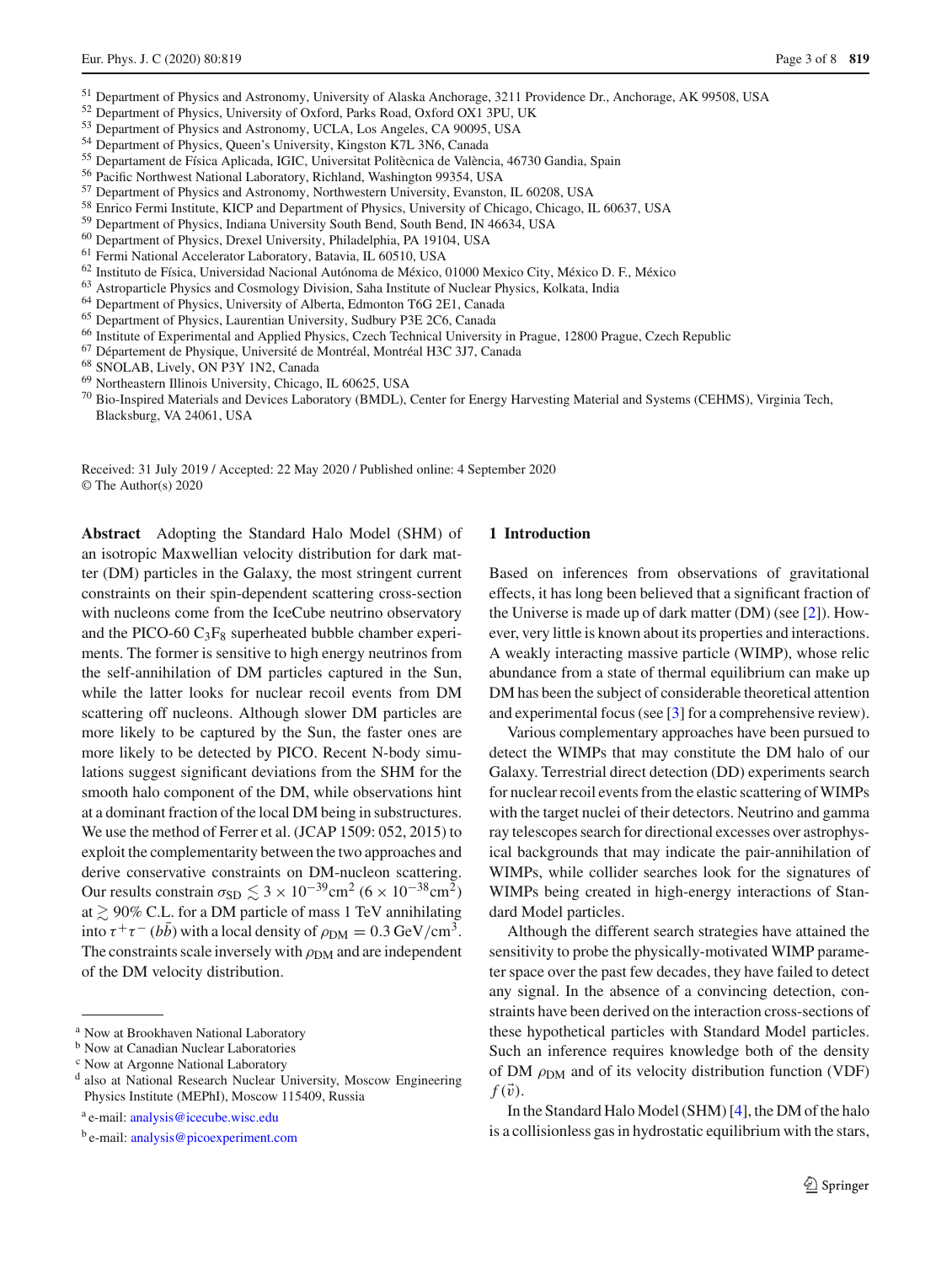retaining the velocity distribution obtained during the formation of our Galaxy. An isotropic Maxwell–Boltzman velocity distribution in the Galactic rest frame is usually adopted.

Meanwhile, N-body simulations have hinted that a Maxwell–Boltzmann distribution does not accurately represent even the smooth component of the halo [\[5](#page-7-3)[–7\]](#page-7-4). Recent observations point to the possibility that a dominant fraction of the DM in the Solar neighbourhood [\[8](#page-7-5)] may not yet have achieved dynamical equilibrium, perhaps due to the infalling tidal debris of a disrupted massive satellite galaxy of the Milky Way. New data also suggest that a substantial fraction of our stellar halo may lie in a strongly radially anisotropic population, the 'Gaia sausage' [\[9](#page-7-6)].

If so, constraints on WIMP-nucleon interactions derived assuming the SHM (from both direct and indirect searches) may be weakened. Direct detection experiments are preferentially sensitive to nuclear recoils from high velocity DM particles, while capture in the Sun is more likely for the slower fraction of the DM population. In this work we use the method of  $[1]$  $[1]$ , which is independent of the velocity distribution of the halo model to exploit this complementarity and derive *conservative*, upper limits on the spindependent DM-nucleon scattering cross-section by combining the results from [\[10](#page-7-8)[,11](#page-7-9)]. Here the DM velocity distribution is taken to be a completely general superposition of individual 'streams' (delta functions in velocity), similarly to the halo-independent analysis of direct detection experiments [\[12](#page-7-10)]. Although constraints from individual searches will now be dependent on the stream velocity, by exploiting the complementarity of the IceCube and PICO searches, constraints independent of the stream velocity can be obtained. This method also improves on previous assessments of halo model uncertainties on indirect DM detection [\[13\]](#page-7-11), by allowing the velocity distribution to be anisotropic. The resulting constraints are a factor of 2–4 worse than the PICO SHM constraints at low DM masses and up to an order of magnitude worse at high DM masses, depending upon the annihilation channel, but are independent of the halo model.

## **2 Detectors and data samples**

#### 2.1 IceCube 3 year Solar WIMP search

IceCube is a cubic-kilometer neutrino detector installed in the ice at the geographic South Pole between depths of 1450 and 2450 m. It relies on photomultiplier tubes housed in pressure vessels known as digital optical modules (DOM) for the optical detection of Cherenkov photons emitted by charged particles traversing the ice. The principal IceCube array is sensitive to neutrinos down to ∼100 GeV in energy [\[14](#page-7-12)[–16](#page-7-13)]. The central region of the detector is an infill array known as DeepCore optimized in geometry and DOM density for the detection of neutrinos at lower energies, down to  $~\sim$ 10 GeV [\[17\]](#page-7-14).

Over a detector uptime of 532 days corresponding to the austral winters between May 2011 and May 2014, two nonoverlapping samples of upgoing track-like events, dominated by muons from charged current interactions of atmospheric  $v_{\mu}$  and  $\bar{v}_{\mu}$ , were isolated [\[10\]](#page-7-8). During austral summers, the Sun being above the horizon, is a source of downgoing neutrinos and the signal is overwhelmed by a background of muons originating in cosmic ray interactions in the upper atmosphere.

The first sample, consisting of events that traverse the principal IceCube array, is sensitive to neutrinos in the 100 GeV– 1 TeV range in energy, while the second sample is dominated by events starting in and around the DeepCore infill array, and is sensitive down to neutrinos of ∼10 GeV in energy.

An unbinned maximum likelihood ratio analysis of the directions and energies of the events that make up the two samples was unable to identify a statistically significant excess of neutrinos from the direction of the Sun. This enabled 90% CL upper limits on the DM annihilation induced neutrino flux to be computed according to the prescription of [\[18](#page-7-15)] as presented in [\[10](#page-7-8)].

This can be interpreted as both a constraint on the annihilation rate of DM particles in the Sun, as well as on the scattering cross-section of DM with nucleons, although this has been usually done under the SHM assumption. In particle physics models where the DM couples to the spin of the nucleus and annihilates preferentially into SM particles that decay to produce a large number of high energy neutrinos (such as  $\tau^+\tau^-$ ), the resultant constraints are the most stringent for DM mass above  $\sim 80$  GeV [\[19](#page-7-16)].

## 2.2 PICO

The PICO collaboration searches for WIMPs using superheated bubble chambers operated at temperature and pressure conditions which lead to being virtually insensitive to gamma and beta radiation [\[20](#page-7-17)]. Events in PICO consist of the transition from liquid to gas phase, signalled by the nucleation of a bubble in the target material. This phase change is imaged by the cameras surrounding the active area, which trigger upon detecting the formation of a pocket of gas. Additional background suppression is achieved through the measurement of the acoustic signal generated by the event, allowing alpha particles to be discriminated from nuclear recoils. Details of the apparatus are available in [\[21](#page-7-18)]. The data used in this study were obtained from the PICO-60 detector, consisting of a  $52.2 \pm 0.5$  kg C<sub>3</sub> F<sub>8</sub> target, operated roughly 2 km underground at SNOLAB in Sudbury, Ontario, Canada. The results used here come from an efficiency-corrected exposure of 1167 kg-days taken between November 2016 and January 2017 [\[11\]](#page-7-9).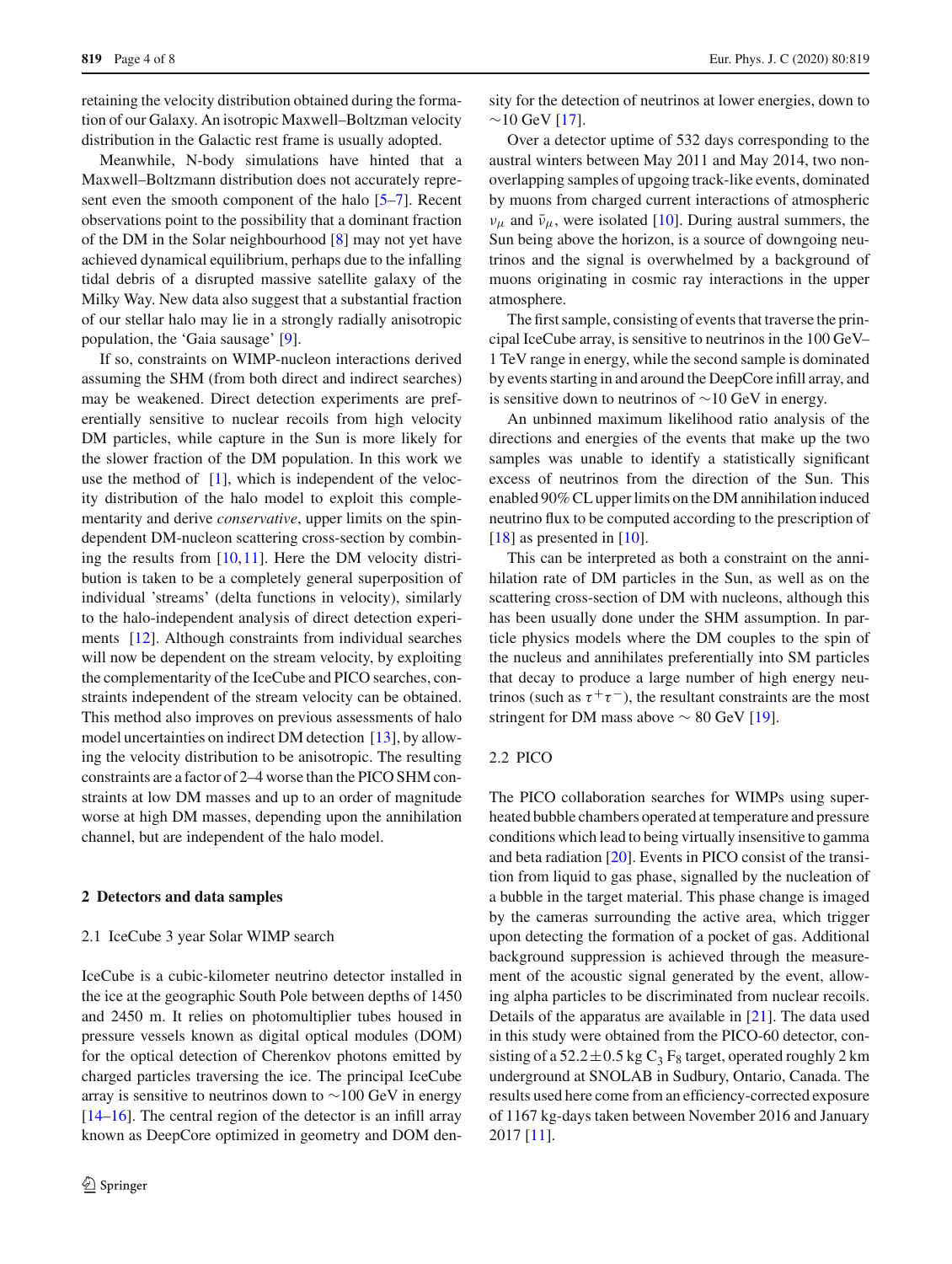The response of the detector to WIMPs is dependent on the thermodynamic conditions, and is calibrated using in situ nuclear and electronic recoil sources. Additionally, the Tandem Van de Graaff facility at the University of Montreal was used to determine the detector response, using welldefined resonances of the  $51V(p,n)$ <sup>51</sup>Cr reaction to produce mono energetic neutrons at 61 and 97 keV. The combination of these measurements is simulated using differential cross-sections for elastic scattering on fluorine to produce the detector response.

# **3 DM velocity distributions and impact on constraints: the method**

Following the method of  $[1]$  $[1]$ , the velocity distribution of the DM (WIMP) population in the Solar system,  $f(\vec{v})$  can be expressed as the superposition of streams with fixed velocity  $\vec{v}_0$  with respect to the Solar frame.

$$
f(\vec{v}) = \int_{|\vec{v}_0| \le v_{\text{max}}} d^3 v_0 \delta^{(3)}(\vec{v} - \vec{v}_0) f(\vec{v}_0)
$$
 (1)

where  $v_{\text{max}}$  is the maximum velocity at which WIMPs can be found, typically the escape velocity of the Galaxy. For every stream with velocity  $\vec{v}_0$  with respect to the Sun, upper limits can be derived from the null results of IceCube by requiring that the capture rate for the stream  $C_{\vec{v}_0}$  be less than or equal to *C*max, the upper limit on the capture rate from the results of the experiment. For a direct detection experiment, which sees the same stream with velocity  $\vec{v}_0 - \vec{v}_E(t)$  with respect to the Earth, similar constraints can be derived for each stream velocity by requiring that the event rate for the stream  $R_{\vec{v}_0}$  be less than or equal to  $R_{\text{max}}$ , the upper limit on the event rate from the results of the experiment.  $C_{\vec{v}_0}$  and  $R_{\vec{v}_0}$  are computed by evaluating the integrals of equations 2 and 3 of [\[1\]](#page-7-7). Since the PICO exposure period was too short for the Earth's velocity  $\vec{v}_E(t)$  to average out to zero, velocities are conservatively shifted by 30.29 km s<sup> $-1$ </sup> (the velocity of the Earth around the Sun at perihelion [\[22\]](#page-7-19)) when computing  $R_{\vec{v}_0}$ . For the capture rates in the Sun, the integrals were evaluated using the density profile and nuclear abundances in the Sun for protons and nitrogen nuclei (the second most abundant species with nuclear spin) in the standard Solar model [\[23](#page-7-20)] as implemented in *sunpy* [\[24](#page-7-21)]. Nuclear form factors as implemented in *dmdd* [\[25](#page-7-22)] for spin-dependent scattering, corresponding to the  $\Sigma'_{1M}$  (Axial transverse electric response) and  $\Sigma''_{1M}$  (Axial longitudinal response), Table 1 of [\[26\]](#page-7-23) were employed for the event rate calculations in PICO.

Figure [1](#page-5-0) demonstrates the evolution of the constraints on the spin-dependent DM-proton scattering cross-section from both IceCube and PICO as  $|v_0|$  is varied. The individual constraints on the cross section are computed from the constraints on the capture rate in the Sun already derived in [\[10](#page-7-8)] as well as the constraint on the event rate within PICO presented in [\[11\]](#page-7-9). For a WIMP of mass *M* scattering off a nucleus of mass *m*, the maximum stream velocity at which capture is allowed is given by [\[1](#page-7-7)]:

$$
v_{\text{max}} = 2v_{\text{esc}} \sqrt{\frac{Mm}{|M-m|}}
$$
 (2)

where  $v_{\text{esc}}$  is the escape velocity. Consequently, above certain threshold values of the stream velocity, capture by scattering off protons is kinematically impossible and only nitrogen nuclei contribute to the capture rate.

Subsequently, the largest value of the scattering crosssection allowed by both IceCube and PICO,  $\sigma^{HI}$ , can be determined at the velocity of least constraint,  $v_{\text{LC}}$ , where  $\sigma_{\text{max}}^{\text{PICO}}(v_{\text{LC}}) = \sigma_{\text{max}}^{\text{LeeCube}}(v_{\text{LC}})$ . This procedure is illustrated in Figure [1](#page-5-0) for two specific models, 40 GeV and 700 GeV WIMPs annihilating to *bb*.

## <span id="page-4-0"></span>**4 Results and conclusions**

The resultant DM velocity independent constraints are illustrated in Fig. [2](#page-5-1) and presented in Table [1.](#page-6-0) For the "hard" channels (  $W^+W^-$  and  $\tau^+\tau^-$ ), which produce a relatively large number of neutrinos at energies just below the DM mass, the DM-velocity-independent constraints are in general worse only by a factor of 2–4 compared to the PICO SHM constraints. However, at a DM Mass of ∼250 GeV (∼700 GeV for *bb*), the constraints are significantly worse because the DM particle velocities just below the PICO threshold are still too high to be captured by scattering off protons in the Sun (see Fig. [1\)](#page-5-0). At immediately higher masses, the constraints improve because the IceCube sensitivity improves with the DM mass in this range. The constraints are in agreement with the findings by [\[27](#page-7-24)]. The IceCube constraints were recomputed with Monte-Carlo data sets under varying assumptions of all systematic uncertainties as described in [\[10](#page-7-8)]. The dominant uncertainties were found to originate in the photodetection efficiency of the photomultiplier tubes that make up the DOMs, as well as the optical properties of the ice. Since these constraints correspond to the same annihilation rates of DM particles in the Sun reported in [\[10\]](#page-7-8), capture-annihilation equilibrium continues to be a valid assumption. The dominant uncertainties in the detector acceptance of PICO originate in the uncertainties of the neutron beam used in the calibration process. These are propagated to the final level and shown as shaded regions. Conservatively, the pessimistic efficiencies of PICO have been used to derive the constraints. While these constraints are robust with respect to any uncertainties in the velocity distribution of DM particles, they are still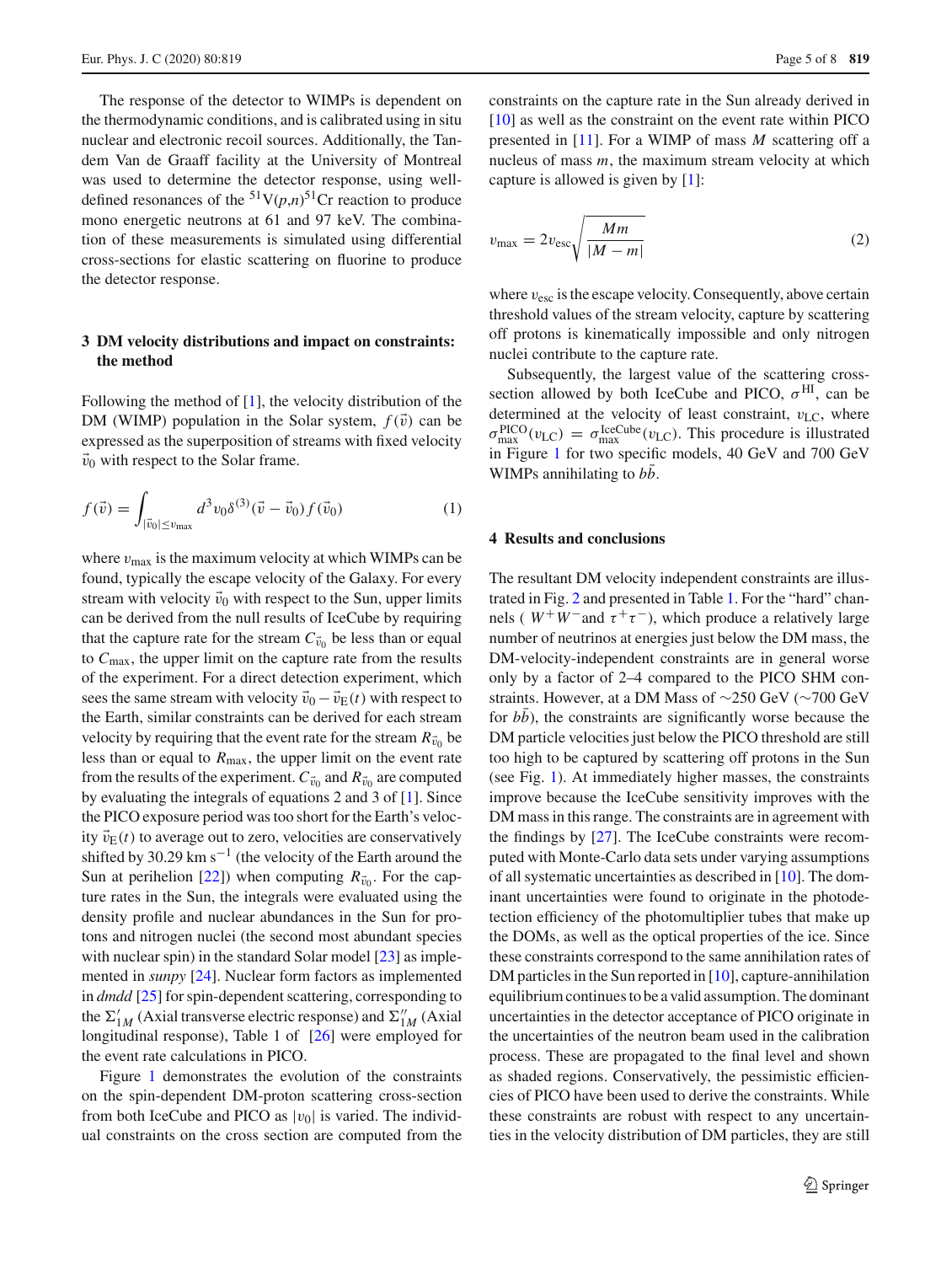



<span id="page-5-0"></span>**Fig. 1** Constraints at  $\geq 90\%$  CL on the spin-dependent DM-proton scattering cross-section from both IceCube and PICO for different values of  $|v_0|$ , for 40 (700) GeV WIMPs annihilating to  $b\bar{b}$  are shown on the left (right). For 40 GeV WIMPs, as the efficiency of PICO falls off

below stream velocities of *c* (the speed of light)  $\times 10^{-3}$ , Solar capture by scattering off hydrogen nuclei provides a complementary bound, while for 700 GeV WIMPs, a bound is provided only by the much less abundant nitrogen nuclei in the Sun

<span id="page-5-1"></span>

susceptible to uncertainties and/or fluctuations in the local density of DM, and are presented for the benchmark local density of  $\rho_{DM} = 0.3$  GeV cm<sup>-3</sup>, and scale inversely with this quantity.

## **IceCube Collaboration:**

USA – U.S. National Science Foundation-Office of Polar Programs, U.S. National Science Foundation-Physics Division, Wisconsin Alumni Research Foundation, Center for High Throughput Computing (CHTC) at the University of Wisconsin-Madison, Open Science Grid (OSG), Extreme Science and Engineering Discovery Environment (XSEDE), U.S. Department of Energy-National Energy Research Scientific Computing Center, Particle astrophysics research computing center at the University of Maryland, Institute for Cyber-Enabled Research at Michigan State Uni-

versity, and Astroparticle physics computational facility at Marquette University; Belgium – Funds for Scientific Research (FRS-FNRS and FWO), FWO Odysseus and Big Science programmes, and Belgian Federal Science Policy Office (Belspo); Germany – Bundesministerium für Bildung und Forschung (BMBF), Deutsche Forschungsgemeinschaft (DFG), Helmholtz Alliance for Astroparticle Physics (HAP), Initiative and Networking Fund of the Helmholtz Association, Deutsches Elektronen Synchrotron (DESY), and High Performance Computing cluster of the RWTH Aachen; Sweden – Swedish Research Council, Swedish Polar Research Secretariat, Swedish National Infrastructure for Computing (SNIC), and Knut and Alice Wallenberg Foundation; Australia – Australian Research Council; Canada – Natural Sciences and Engineering Research Council of Canada, Cal-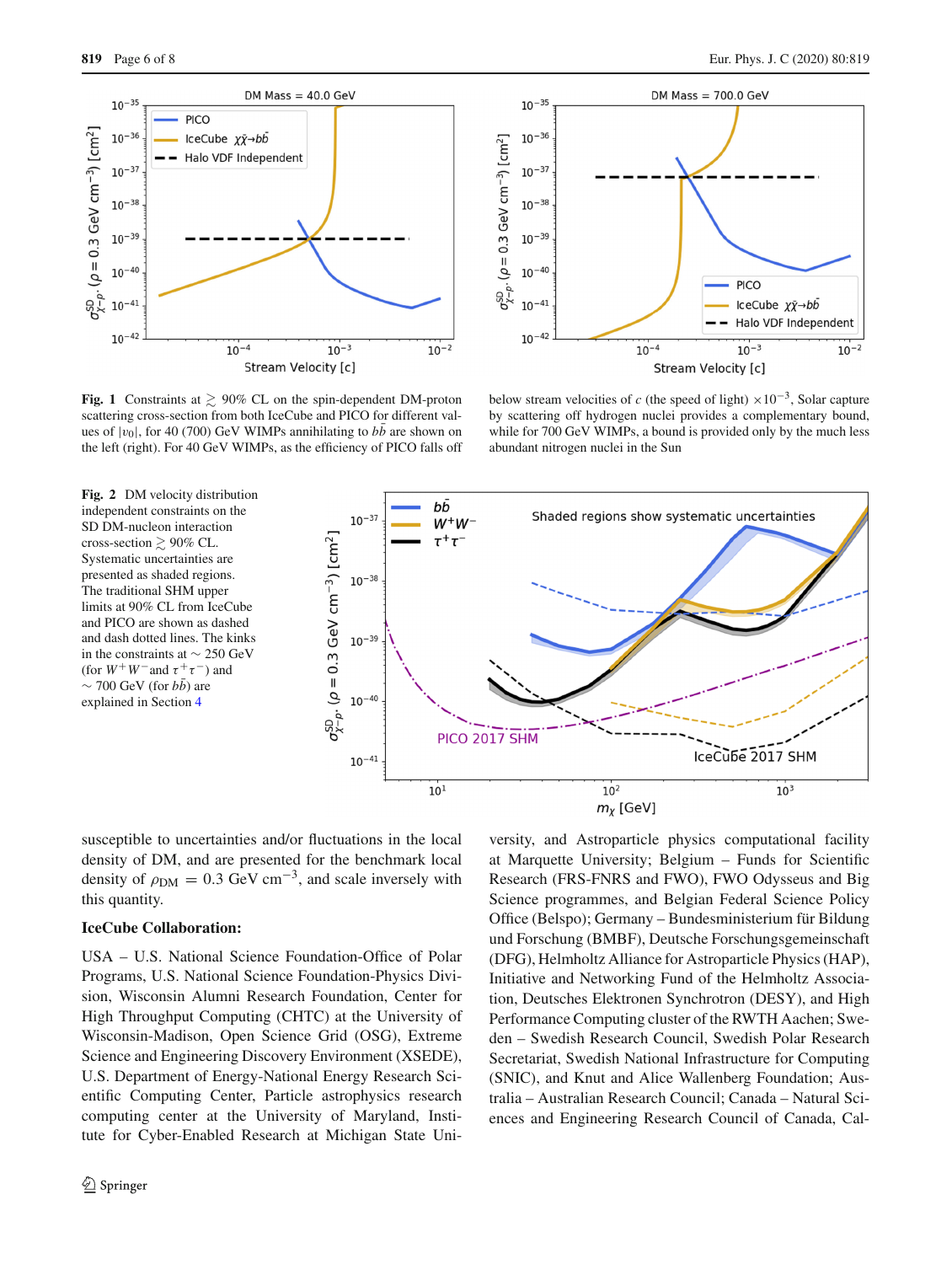<span id="page-6-0"></span>**Table 1** Constraints on the SD DM-nucleon cross-section. SHM constraints from PICO and IceCube, as well as the DM velocity distribution independent constraint are presented at  $\geq 90\%$  CL. The velocity of DM

particles at which the cross-section is least constrained  $(V_{\text{LC}})$  is also presented for each point. The constraints are conservative with respect to systematic uncertainties

| $m_\chi$ (GeV) | annih. channel | $v_{\rm LC}$ (km s <sup>-1</sup> ) | PICO $\sigma_{SD}^{SHM}$ (pb) | IceCube $\sigma_{SD}^{SHM}$ (pb) | Combined $\sigma_{SD}^{HI}(pb)$ | Syst unc. $(\%)$ |
|----------------|----------------|------------------------------------|-------------------------------|----------------------------------|---------------------------------|------------------|
| 20             | $\tau^+\tau^-$ | 229.7                              | $3.78 \times 10^{-5}$         | $4.85\times10^{-4}$              | $2.29 \times 10^{-4}$           | 23.4             |
| 35             | $b\bar{b}$     | 131.5                              | $3.43 \times 10^{-5}$         | $9.25\times10^{-4}$              | $1.26 \times 10^{-3}$           | 18.3             |
| 35             | $\tau^+\tau^-$ | 236.8                              |                               | $1.35\times10^{-4}$              | $9.74 \times 10^{-5}$           | 10.2             |
| 50             | $b\bar{b}$     | 137.3                              | $3.72 \times 10^{-5}$         | $6.39 \times 10^{-3}$            | $8.24\times10^{-4}$             | 8.0              |
| 50             | $\tau^+\tau^-$ | 222.5                              |                               | $7.90 \times 10^{-5}$            | $1.08\times10^{-4}$             | 9.5              |
| 100            | $b\bar{b}$     | 141.5                              |                               | $3.29\times10^{-4}$              | $7.23 \times 10^{-4}$           | 9.7              |
| 100            | $W^+ \, W^-$   | 167.8                              | $5.36 \times 10^{-5}$         | $9.52 \times 10^{-5}$            | $3.56 \times 10^{-4}$           | 11.4             |
| 100            | $\tau^+\tau^-$ | 170.3                              |                               | $2.91 \times 10^{-5}$            | $3.34\times10^{-4}$             | 14.4             |
| 250            | $b\bar{b}$     | 106.2                              |                               | $2.80\times10^{-3}$              | $5.15 \times 10^{-3}$           | 26.7             |
| 250            | $W^+W^-$       | 108.3                              | $1.09 \times 10^{-4}$         | $5.30 \times 10^{-5}$            | $4.85 \times 10^{-3}$           | 31.8             |
| 250            | $\tau^+\tau^-$ | 108.4                              |                               | $2.82 \times 10^{-5}$            | $3.12\times10^{-3}$             | 14.0             |
| 500            | $b\bar{b}$     | 76.4                               |                               | $3.06\times10^{-3}$              | $4.99 \times 10^{-2}$           | 54.1             |
| 500            | $W^+W^-$       | 122.7                              | $2.06 \times 10^{-4}$         | $3.76 \times 10^{-5}$            | $3.04 \times 10^{-3}$           | 10.2             |
| 500            | $\tau^+\tau^-$ | 142.5                              |                               | $1.46 \times 10^{-5}$            | $1.58 \times 10^{-3}$           | 13.1             |
| 1000           | $b\bar{b}$     | 72.07                              |                               | $2.59 \times 10^{-3}$            | $5.72 \times 10^{-2}$           | 9.1              |
| 1000           | $W^+ \, W^-$   | 126.0                              | $3.90 \times 10^{-4}$         | $6.80\times10^{-5}$              | $4.81\times10^{-3}$             | 8.6              |
| 1000           | $\tau^+\tau^-$ | 145.3                              |                               | $2.07 \times 10^{-5}$            | $2.57 \times 10^{-3}$           | 10.8             |
| 3000           | $b\bar{b}$     | 100.3                              |                               | $6.76 \times 10^{-3}$            | $1.61 \times 10^{-1}$           | 19.8             |
| 3000           | $W^+W^-$       | 76.09                              | $1.14 \times 10^{-3}$         | $5.42\times10^{-4}$              | $1.59 \times 10^{-1}$           | 21.4             |
| 3000           | $\tau^+\tau^-$ | 49.52                              |                               | $1.21\times10^{-4}$              | $1.48 \times 10^{-1}$           | 22.4             |
| 5000           | $b\bar{b}$     | 89.23                              |                               | $1.58 \times 10^{-2}$            | 3.11                            | 25.4             |
| 5000           | $W^+W^-$       | 46.41                              | $1.89 \times 10^{-3}$         | $1.37\times10^{-3}$              | 3.16                            | 16.5             |
| 5000           | $\tau^+\tau^-$ | 46.41                              |                               | $3.28\times10^{-4}$              | 2.66                            | 19.1             |

cul Québec, Compute Ontario, Canada Foundation for Innovation, WestGrid, and Compute Canada; Denmark – Villum Fonden, Danish National Research Foundation (DNRF), Carlsberg Foundation; New Zealand – Marsden Fund; Japan – Japan Society for Promotion of Science (JSPS) and Institute for Global Prominent Research (IGPR) of Chiba University; Korea – National Research Foundation of Korea (NRF); Switzerland – Swiss National Science Foundation (SNSF). United Kingdom – Department of Physics, University of Oxford.

# **PICO Collaboration:**

The PICO collaboration wishes to thank SNOLAB and its staff for support through underground space, logistical and technical services. SNOLAB operations are supported by the Canada Foundation for Innovation and the Province of Ontario Ministry of Research and Innovation, with underground access provided by Vale at the Creighton mine site. We wish to acknowledge the support of the Natural Sciences and Engineering Research Council of Canada (NSERC) and the Canada Foundation for Innovation (CFI) for funding. We acknowledge the support from the National Science Foundation (NSF) (Grant 0919526, 1506337, 1242637 and 1205987). We acknowledge that this work is supported by the U.S. Department of Energy (DOE) Office of Science, Office of High Energy Physics (under award DE-SC-0012161), by the DOE Office of Science Graduate Student Research (SCGSR) award, by DGAPA-UNAM (PAPIIT No. IA100118) and Consejo Nacional de Ciencia y Tecnologia (CONACyT, México, Grant No. 252167 and A1-S-8960), by the Department of Atomic Energy (DAE), Government of India, under the Centre for AstroParticle Physics II project (CAPP-II) at the Saha Institute of Nuclear Physics (SINP), European Regional Development Fund-Project "Engineering applications of microworld physics" (No. CZ.02.1.01/0.0/0.0/16 019/0000766), and the Spanish Ministerio de Ciencia, Innovación y Universidades (Red Consolider MultiDark, FPA2017–90566–REDC). This work is partially supported by the Kavli Institute for Cosmological Physics at the University of Chicago through NSF grant 1125897 and 1806722, and an endowment from the Kavli Foundation and its founder Fred Kavli. We also wish to